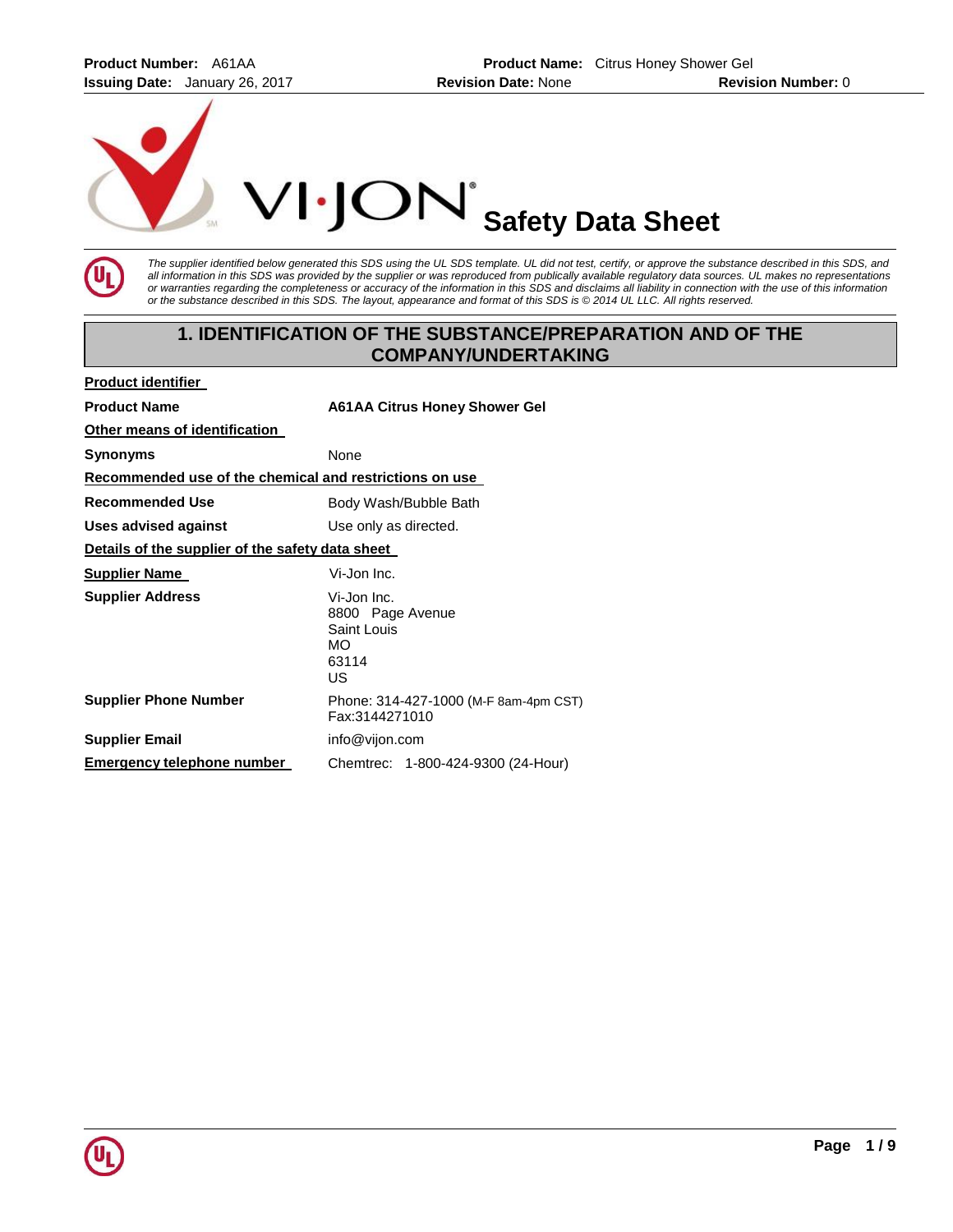# **2. HAZARDS IDENTIFICATION**

#### **Classification**

This chemical is not considered hazardous by the 2012 OSHA Hazard Communication Standard (29 CFR 1910.1200).

#### **GHS Label elements, including precautionary statements**

#### **Emergency Overview**

The product contains no substances which at their given concentration, are considered to be hazardous to health.

**Appearance:** Clear to Slightly Hazy, Orange, Slightly Viscous Liquid

**Physical state:** Slightly Viscous Liquid **CHA CODE: Construct CHA CODE: Citrus** 

**Precautionary Statements - Prevention** Not applicable

**Precautionary Statements - Response** None

**Precautionary Statements - Storage** None

**Precautionary Statements - Disposal** None

**Hazards not otherwise classified (HNOC)** Not applicable

#### **Unknown Toxicity**

1.750001 % of the mixture consists of ingredient(s) of unknown toxicity

#### **Other information**

Causes mild skin irritation Toxic to aquatic life with long lasting effects Harmful to aquatic life May cause slight eye irritation

## **Interactions with Other Chemicals**

No information available.

| 3. COMPOSITION/INFORMATION ON INGREDIENTS |                  |            |                     |
|-------------------------------------------|------------------|------------|---------------------|
| Chemical name                             | <b>CAS No</b>    | Weight-%   | <b>Trade Secret</b> |
| Water                                     | 7732-18-5        | $50 - 100$ | $\star$             |
| Sodium C14-16 Olefin Sulfonate            | 68439-57-6       | $0 - 10$   | $\star$             |
| Sodium Chloride                           | 7647-14-5        | $0 - 10$   | $\star$             |
| Sodium Laureth Sulfate                    | 68585-34-2       | $0 - 10$   | $\star$             |
| Cocamidopropyl Betaine                    | 61789-40-0       | $0 - 10$   | $\ast$              |
| Cocamide MIPA                             | 68333-82-4       | $0 - 10$   | $\star$             |
| Glycerin                                  | 56-81-5          | $0 - 10$   | $\star$             |
| <b>Tocopheryl Acetate</b>                 | 7695-91-2        | $0 - 10$   | $\star$             |
| Aloe Barbadensis Leaf Juice               | 85507-69-3       | $0 - 10$   | $\star$             |
| Tetrasodium EDTA                          | 64-02-8          | $0 - 10$   | $\star$             |
| Polyquaternium-7                          | 26590-05-6       | $0 - 10$   | $\star$             |
| Methylisothiazolinone                     | 2682-20-4        | $0 - 10$   | $\star$             |
| Methylchloroisothiazolinone               | 26172-55-4       | $0 - 10$   | $\star$             |
| Citric Acid                               | 77-92-9          | $0 - 10$   | $\star$             |
| Fragrance                                 | <b>FRAGRANCE</b> | $0 - 10$   | $\star$             |
| Yellow 6                                  | 2783-94-0        | $0 - 10$   | $\star$             |
| Red 4                                     | 4548-53-2        | $0 - 10$   | $\star$             |

\*The exact percentage (concentration) of composition has been withheld as a trade secret

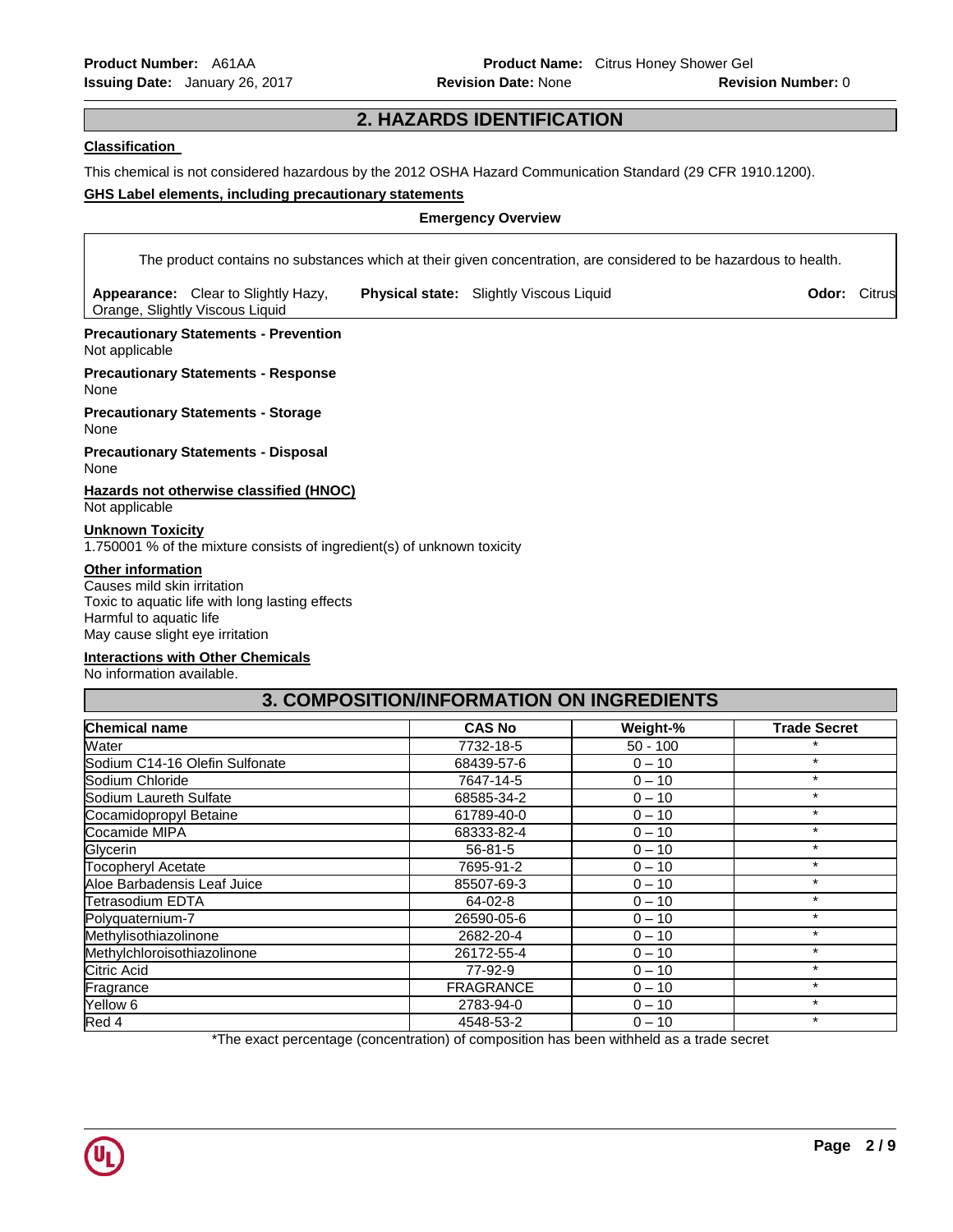| <b>4. FIRST AID MEASURES</b>                                                                         |                                                                                                                       |  |  |
|------------------------------------------------------------------------------------------------------|-----------------------------------------------------------------------------------------------------------------------|--|--|
| <b>First aid measures</b>                                                                            |                                                                                                                       |  |  |
| Eye contact                                                                                          | Rinse thoroughly with plenty of water, also under the eyelids. If symptoms persist, call a<br>physician.              |  |  |
| <b>Skin contact</b>                                                                                  | Wash with soap and water.                                                                                             |  |  |
| <b>Inhalation</b>                                                                                    | Remove to fresh air.                                                                                                  |  |  |
| Ingestion                                                                                            | Rinse mouth immediately and drink plenty of water. Never give anything by mouth to an<br>unconscious person.          |  |  |
| Most important symptoms and effects, both acute and delayed                                          |                                                                                                                       |  |  |
| <b>Most Important Symptoms and</b><br><b>Effects</b>                                                 | No information available.                                                                                             |  |  |
|                                                                                                      | Indication of any immediate medical attention and special treatment needed                                            |  |  |
| <b>Notes to Physician</b>                                                                            | Treat symptomatically.                                                                                                |  |  |
|                                                                                                      | <b>5. FIRE-FIGHTING MEASURES</b>                                                                                      |  |  |
| <b>Suitable Extinguishing Media</b>                                                                  | Use extinguishing measures that are appropriate to local circumstances and the surrounding environment.               |  |  |
| Unsuitable extinguishing media<br>CAUTION: Use of water spray when fighting fire may be inefficient. |                                                                                                                       |  |  |
| Specific hazards arising from the chemical<br>No information available.                              |                                                                                                                       |  |  |
| <b>Explosion Data</b><br><b>Sensitivity to Mechanical Impact</b>                                     | None.                                                                                                                 |  |  |
| <b>Sensitivity to Static Discharge</b>                                                               | None.                                                                                                                 |  |  |
| Protective equipment and precautions for firefighters<br>protective gear.                            | As in any fire, wear self-contained breathing apparatus pressure-demand, MSHA/NIOSH (approved or equivalent) and full |  |  |
|                                                                                                      | <b>6. ACCIDENTAL RELEASE MEASURES</b>                                                                                 |  |  |
|                                                                                                      | Personal precautions, protective equipment and emergency procedures                                                   |  |  |
| <b>Personal precautions</b>                                                                          | Avoid contact with eyes.                                                                                              |  |  |
| <b>Environmental precautions</b>                                                                     |                                                                                                                       |  |  |
| <b>Environmental precautions</b>                                                                     | See Section 12 for additional Ecological Information.                                                                 |  |  |
| Methods and material for containment and cleaning up                                                 |                                                                                                                       |  |  |
| <b>Methods for containment</b>                                                                       | Prevent further leakage or spillage if safe to do so.                                                                 |  |  |
| Methods for cleaning up                                                                              | Soak up with inert absorbent material. Pick up and transfer to properly labeled containers.                           |  |  |
|                                                                                                      | <b>7. HANDLING AND STORAGE</b>                                                                                        |  |  |
| <b>Precautions for safe handling</b>                                                                 |                                                                                                                       |  |  |
| <b>Handling</b>                                                                                      | Handle in accordance with good industrial hygiene and safety practice.                                                |  |  |
| Conditions for safe storage, including any incompatibilities                                         |                                                                                                                       |  |  |
| <b>Storage</b>                                                                                       | Keep containers tightly closed in a dry, cool and well-ventilated place.                                              |  |  |
| <b>Incompatible Products</b>                                                                         | None known based on information supplied.                                                                             |  |  |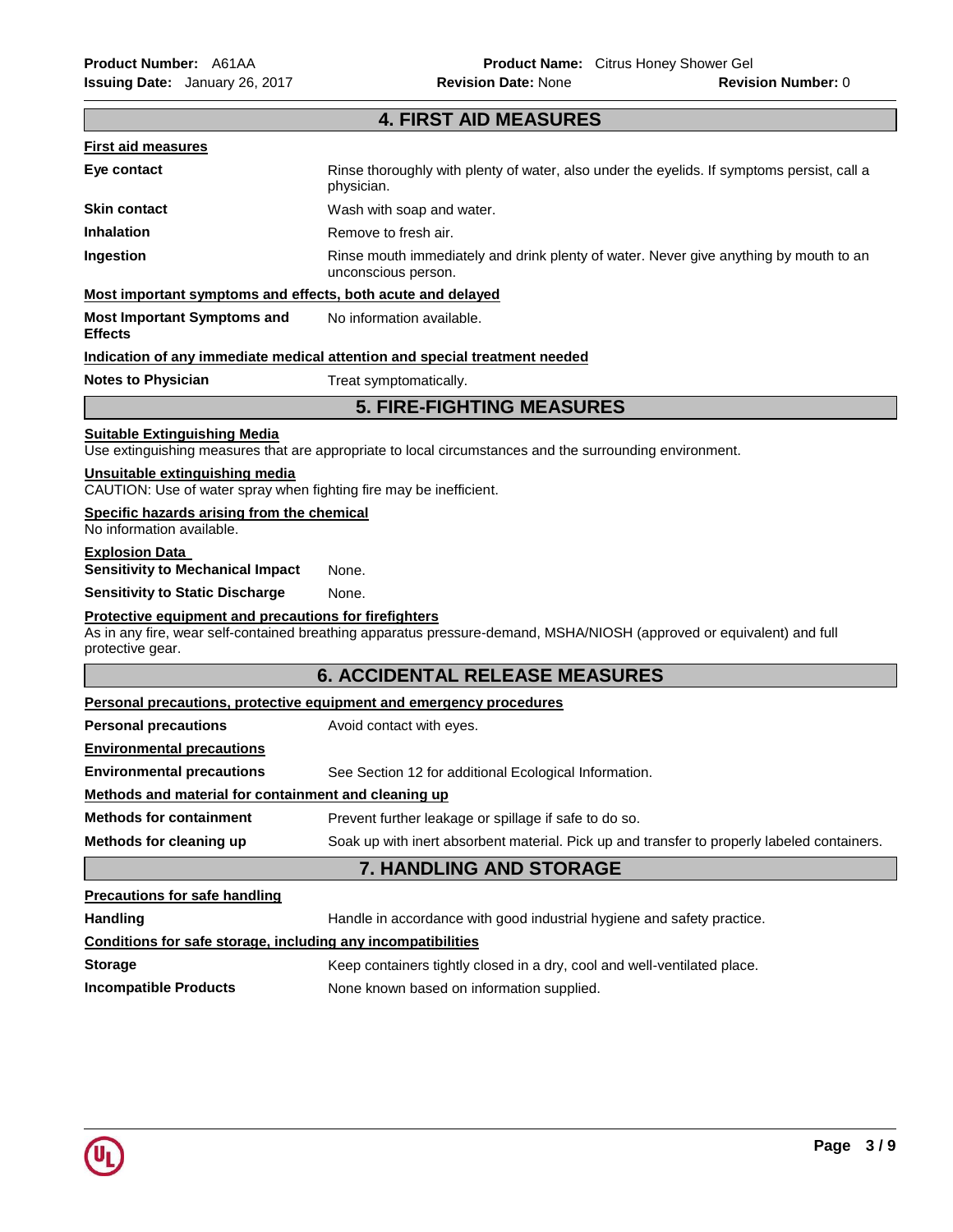## **8. EXPOSURE CONTROLS/PERSONAL PROTECTION**

#### **Control parameters**

**Exposure Guidelines** There is no exposure data pertaining to the Product. This section reflects exposure data pertaining to individual ingredients.

| <b>Chemical name</b> | <b>ACGIH TLV</b>               | <b>OSHA PEL</b>                                  | <b>NIOSH IDLH</b> |
|----------------------|--------------------------------|--------------------------------------------------|-------------------|
| Glycerin             | TWA: 10 mg/m <sup>3</sup> mist | TWA: $15 \text{ mg/m}^3$ mist, total particulate |                   |
| $56 - 81 - 5$        |                                | TWA: $5 \text{ mg/m}^3$ mist, respirable         |                   |
|                      |                                | fraction                                         |                   |
|                      |                                | (vacated) TWA: 10 $mg/m3$ mist, total            |                   |
|                      |                                | particulate                                      |                   |
|                      |                                | (vacated) TWA: $5 \text{ mg/m}^3$ mist,          |                   |
|                      |                                | respirable fraction                              |                   |

*ACGIH TLV: American Conference of Governmental Industrial Hygienists - Threshold Limit Value OSHA PEL: Occupational Safety and Health Administration - Permissible Exposure Limits NIOSH IDLH Immediately Dangerous to Life or Health* 

**Other Exposure Guidelines** Vacated limits revoked by the Court of Appeals decision in AFL-CIO v. OSHA, 965 F.2d 962 (11th Cir., 1992)

## **Appropriate engineering controls**

**Engineering Measures** Showers Eyewash stations Ventilation systems **Individual protection measures, such as personal protective equipment Eye/face protection** No special protective equipment required. **Skin and body protection** No special protective equipment required. **Respiratory protection** If exposure limits are exceeded or irritation is experienced, NIOSH/MSHA approved respiratory protection should be worn. Positive-pressure supplied air respirators may be required for high airborne contaminant concentrations. Respiratory protection must be provided in accordance with current local regulations. **Hygiene Measures** Handle in accordance with good industrial hygiene and safety practice.

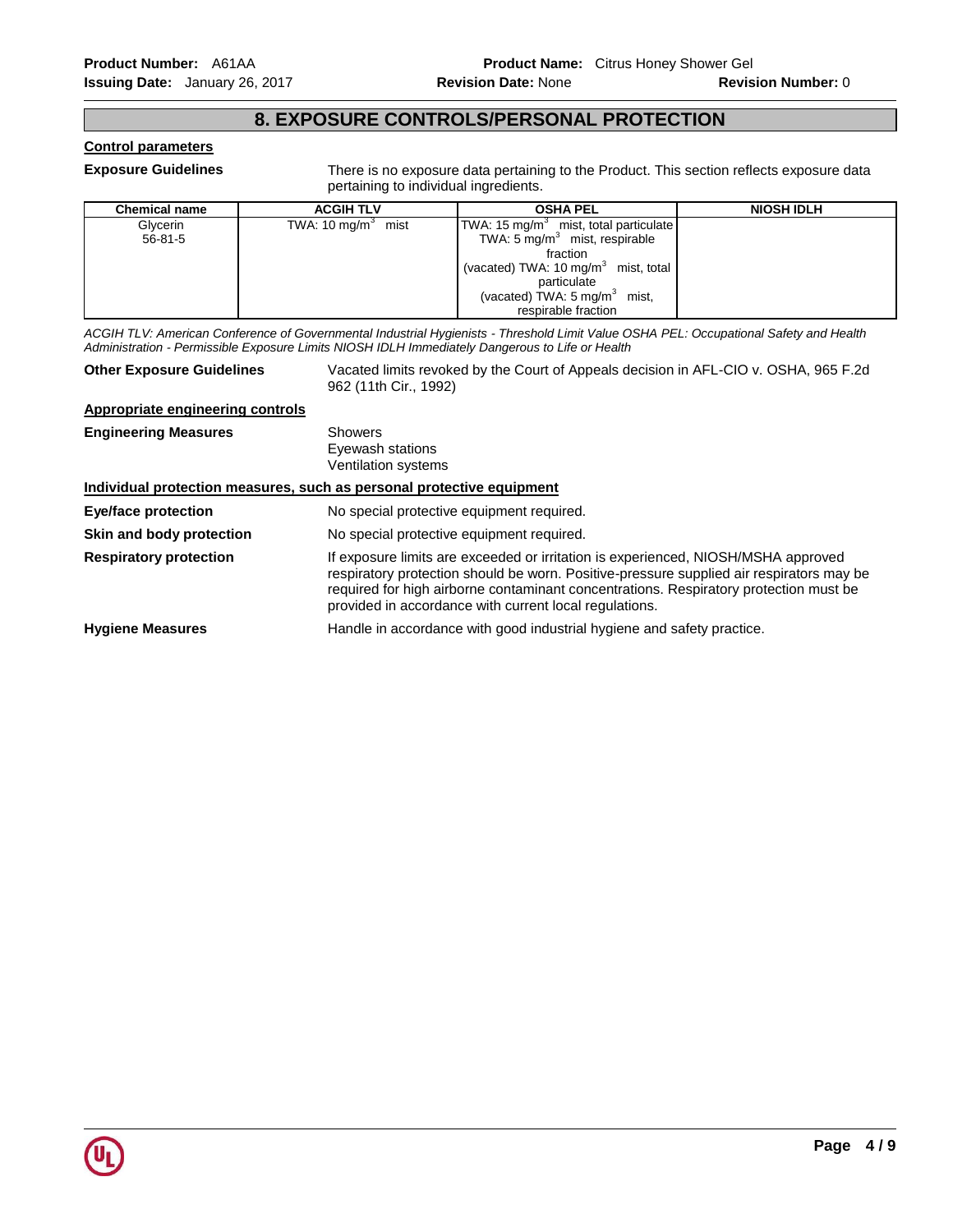## **9. PHYSICAL AND CHEMICAL PROPERTIES**

#### **Physical and Chemical Properties**

| <b>Physical state</b><br>Appearance                                                                                                                                                                                                                                                                                                                                                                                                                                                                                                                                              | <b>Slightly Viscous Liquid</b><br>Clear to Slightly Hazy, Orange, Slightly Odor<br>Viscous Liquid                                                                                                                                                                                                                                                |                                                                                                                                                                                                                                                       | Citrus            |
|----------------------------------------------------------------------------------------------------------------------------------------------------------------------------------------------------------------------------------------------------------------------------------------------------------------------------------------------------------------------------------------------------------------------------------------------------------------------------------------------------------------------------------------------------------------------------------|--------------------------------------------------------------------------------------------------------------------------------------------------------------------------------------------------------------------------------------------------------------------------------------------------------------------------------------------------|-------------------------------------------------------------------------------------------------------------------------------------------------------------------------------------------------------------------------------------------------------|-------------------|
| Color                                                                                                                                                                                                                                                                                                                                                                                                                                                                                                                                                                            | <b>Slightly Viscous Liquid</b>                                                                                                                                                                                                                                                                                                                   | <b>Odor Threshold</b>                                                                                                                                                                                                                                 | No data available |
| <b>Property</b><br>рH<br><b>Melting / freezing point</b><br>Boiling point / boiling range<br><b>Flash Point</b><br><b>Evaporation Rate</b><br>Flammability (solid, gas)<br><b>Flammability Limit in Air</b><br><b>Upper flammability limit</b><br>Lower flammability limit<br>Vapor pressure<br>Vapor density<br><b>Specific Gravity</b><br><b>Water Solubility</b><br>Solubility in other solvents<br>Partition coefficient: n-octanol/water 0<br><b>Autoignition temperature</b><br><b>Decomposition temperature</b><br><b>Kinematic viscosity</b><br><b>Dynamic viscosity</b> | Values<br>7.0<br>No data available<br>No data available<br>No data available<br>No data available<br>No data available<br>No data available<br>No data available<br>No data available<br>No data available<br>1.02<br>Miscible in water<br>No data available<br>No data available<br>No data available<br>No data available<br>No data available | <b>Remarks Method</b><br>None known<br>None known<br>None known<br>None known<br>None known<br>None known<br>None known<br>None known<br>None known<br>None known<br>None known<br>None known<br>None known<br>None known<br>None known<br>None known |                   |
| <b>Explosive properties</b>                                                                                                                                                                                                                                                                                                                                                                                                                                                                                                                                                      | No data available                                                                                                                                                                                                                                                                                                                                |                                                                                                                                                                                                                                                       |                   |
| <b>Oxidizing properties</b><br><b>Other Information</b>                                                                                                                                                                                                                                                                                                                                                                                                                                                                                                                          | No data available                                                                                                                                                                                                                                                                                                                                |                                                                                                                                                                                                                                                       |                   |
| <b>Softening Point</b><br><b>VOC Content (%)</b><br><b>Particle Size</b><br><b>Particle Size Distribution</b>                                                                                                                                                                                                                                                                                                                                                                                                                                                                    | No data available<br>No data available<br>No data available<br>No data available                                                                                                                                                                                                                                                                 |                                                                                                                                                                                                                                                       |                   |

# **10. STABILITY AND REACTIVITY**

#### **Reactivity**

No data available.

## **Chemical stability**

Stable under recommended storage conditions.

## **Possibility of Hazardous Reactions**

None under normal processing.

## **Hazardous Polymerization**

Hazardous polymerization does not occur.

#### **Conditions to avoid**

None known based on information supplied.

## **Incompatible materials**

None known based on information supplied.

#### **Hazardous Decomposition Products**

None known based on information supplied.

When used in accordance with the directions.

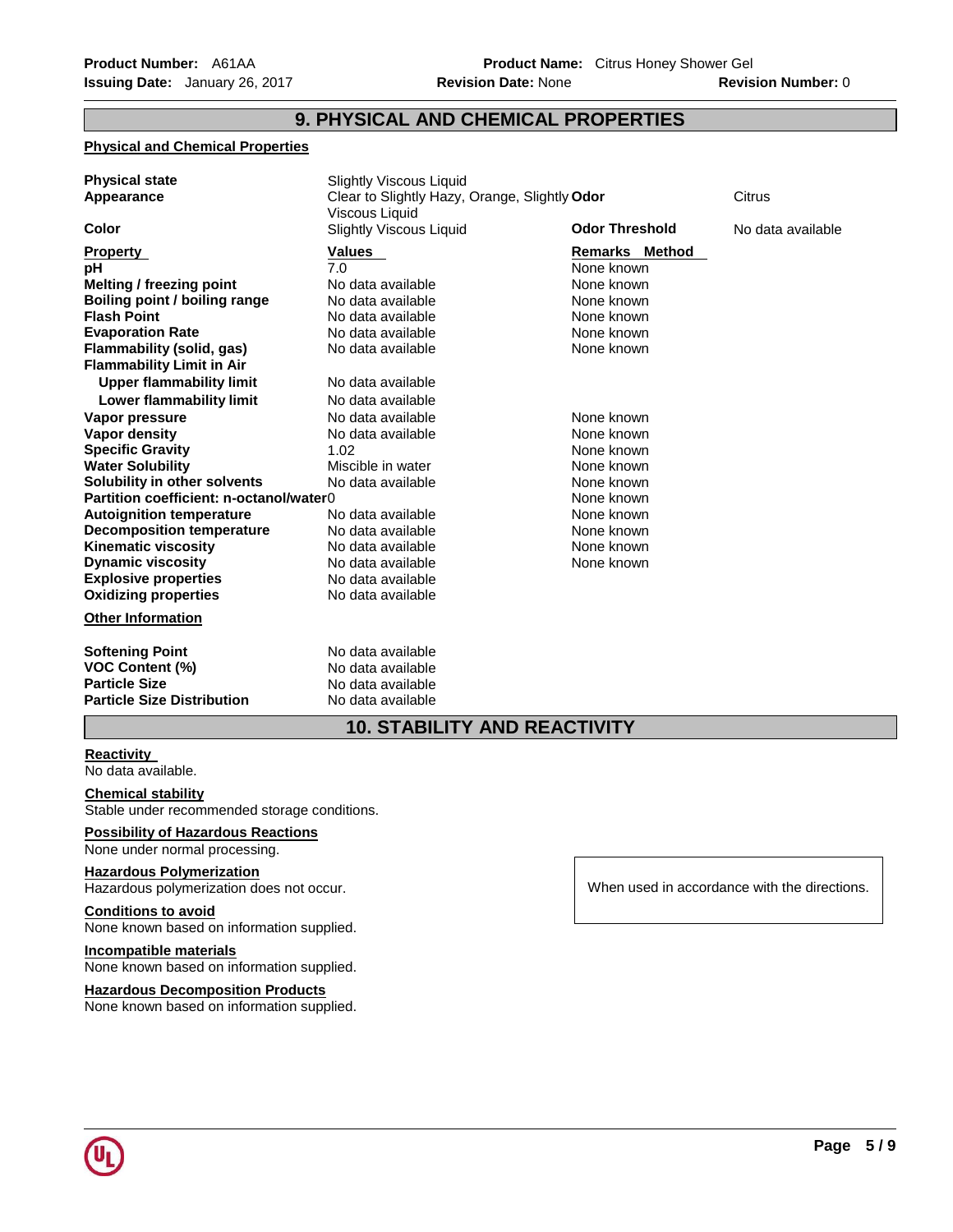# **11. TOXICOLOGICAL INFORMATION**

**There is no data for this product. The information included in this section describes the potential hazards of the individual ingredients.**

## **Information on likely routes of exposure**

| <b>Product Information</b> |                                                                   |
|----------------------------|-------------------------------------------------------------------|
| <b>Inhalation</b>          | Specific test data for the substance or mixture is not available. |
| Eye contact                | Specific test data for the substance or mixture is not available. |
| <b>Skin contact</b>        | Specific test data for the substance or mixture is not available. |
| Ingestion                  | Specific test data for the substance or mixture is not available. |

#### **Component Information**

| <b>Chemical name</b>                         | Oral LD50                                           | <b>Dermal LD50</b>       | <b>Inhalation LC50</b>                 |
|----------------------------------------------|-----------------------------------------------------|--------------------------|----------------------------------------|
| Water<br>7732-18-5                           | $> 90$ mL/kg (Rat)                                  |                          |                                        |
| Sodium C14-16 Olefin Sulfonate<br>68439-57-6 | $= 2220$ mg/kg<br>Rat)                              | > 740 mg/kg<br>(Rabbit)  | $\overline{\phantom{0}}$               |
| Sodium Chloride<br>7647-14-5                 | (Rat)<br>$= 3$ g/kg                                 | Rabbit)<br>$> 10$ g/kg   | $>$ 42 g/m <sup>3</sup><br>$(Rat)$ 1 h |
| Cocamidopropyl Betaine<br>61789-40-0         | > 10000 mg/kg<br>(Rat)                              | > 2000 mg/kg<br>(Rabbit) |                                        |
| Glycerin<br>$56 - 81 - 5$                    | (Rat)<br>= 12600 mg/kg                              | (Rabbit)<br>$> 10$ g/kg  | $> 570$ mg/m <sup>3</sup><br>(Rat) 1 h |
| <b>Tetrasodium EDTA</b><br>$64 - 02 - 8$     | $(Rat) = 10 g/kg$<br>$= 1658 \text{ mg/kg}$<br>Rat) |                          |                                        |
| Methylchloroisothiazolinone<br>26172-55-4    | $= 481$ mg/kg<br>(Rat)                              | $\overline{\phantom{a}}$ | $= 1.23$ mg/L<br>$(Rat)$ 4 h           |
| Citric Acid<br>77-92-9                       | $= 3000$ mg/kg (Rat) = 3 g/kg<br>Rat)               |                          |                                        |
| Yellow 6<br>2783-94-0                        | (Rat)<br>$> 10$ g/kg                                | $\overline{\phantom{a}}$ | $\,$                                   |
| Red 4<br>4548-53-2                           | Rat)<br>$> 2$ g/kg                                  |                          |                                        |

#### **Information on toxicological effects**

**Symptoms** No information available.

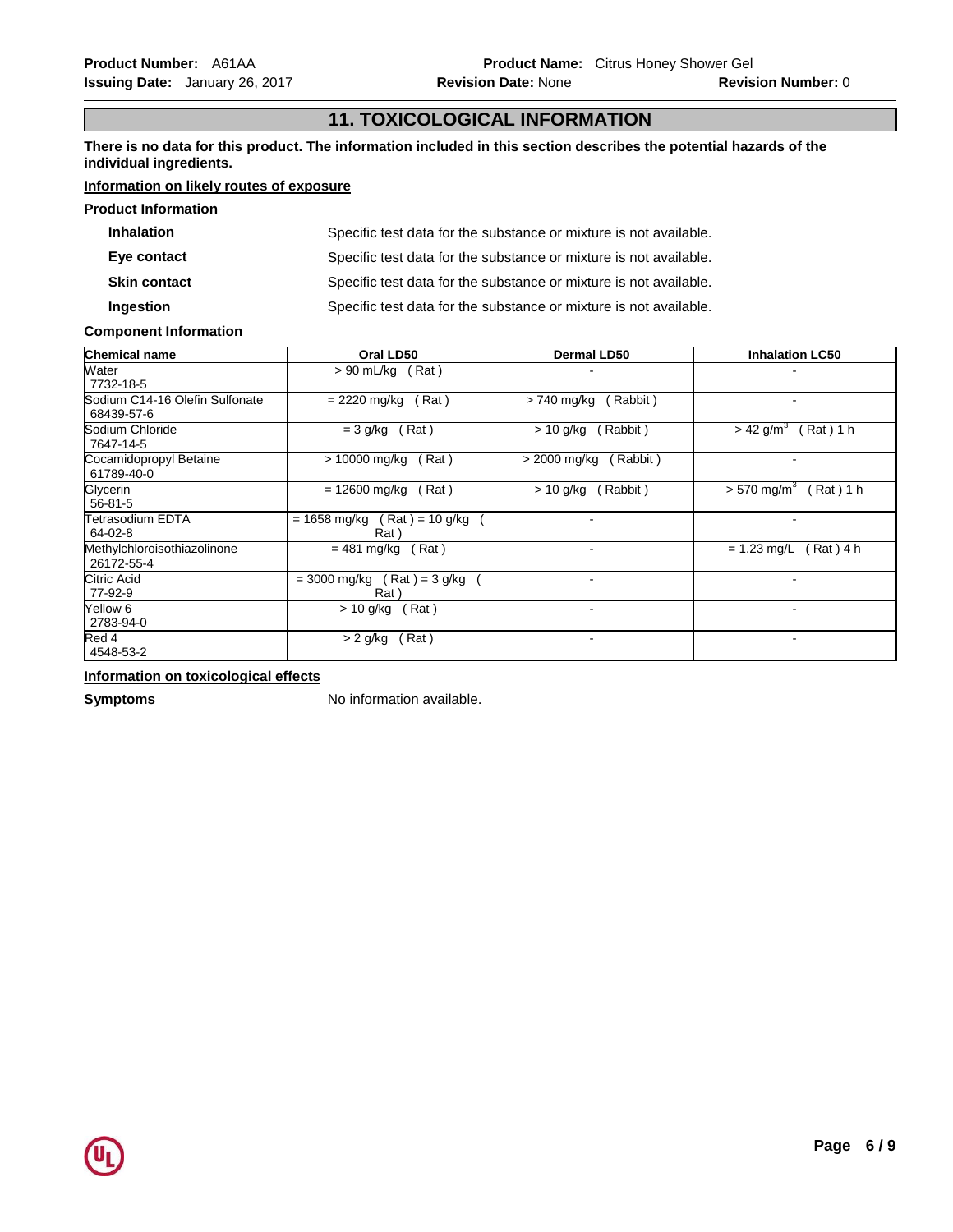## **Delayed and immediate effects as well as chronic effects from short and long-term exposure**

**Sensitization No information available.** 

**Mutagenic Effects No information available.** 

**Carcinogenicity** The table below indicates whether each agency has listed any ingredient as a carcinogen. No known carcinogens are present at greater than 0.1%.

| <b>Chemical name</b> | <b>ACGIH</b> | <b>IARC</b>                   | <b>NTP</b> | <b>OSHA</b> |
|----------------------|--------------|-------------------------------|------------|-------------|
| Yellow 6             |              | Group 3 - Not Classifiable as |            |             |
| 2783-94-0            |              | to Carcinogenicity in         |            |             |
|                      |              | Humans                        |            |             |
| Red 4                |              | Group 3 - Not Classifiable as |            |             |
| 4548-53-2            |              | to Carcinogenicity in         |            |             |
|                      |              | Humans                        |            |             |

**Reproductive toxicity No information available.** 

**STOT - single exposure** No information available.

**STOT - repeated exposure** No information available.

**Target Organ Effects** Eyes.

**Aspiration Hazard Maximum Respiration Hazard Maximum No information available.** 

**Numerical measures of toxicity Product Information** 

#### **The following values are calculated based on chapter 3.1 of the GHS document**

**ATEmix (oral)** 53,021.00 mg/kg **ATEmix (inhalation-dust/mist)** 67.20 mg/l

# **12. ECOLOGICAL INFORMATION**

**There is no ecological data on the Product. The Product ingredients are expected to be safe for the environment at concentrations predicted under normal use and accidental spill scenarios. Packaging components are compatible with the conventional solid waste management practices.**

#### **Ecotoxicity**

Toxic to aquatic life with long lasting effects.

## **Persistence and Degradability**

No information available.

#### **Bioaccumulation**

No information available.

#### **Other adverse effects**

No information available.

# **13. DISPOSAL CONSIDERATIONS**

#### **Waste treatment methods**

**Disposal methods** This material, as supplied, is not a hazardous waste according to Federal regulations (40 CFR 261). This material could become a hazardous waste if it is mixed with or otherwise comes in contact with a hazardous waste, if chemical additions are made to this material, or if the material is processed or otherwise altered. Consult 40 CFR 261 to determine whether the altered material is a hazardous waste. Consult the appropriate state, regional, or local regulations for additional requirements.

**Contaminated Packaging** Dispose of contents/containers in accordance with local regulations.

**California Hazardous Waste Codes** 561

This product contains one or more substances that are listed with the State of California as a hazardous waste.

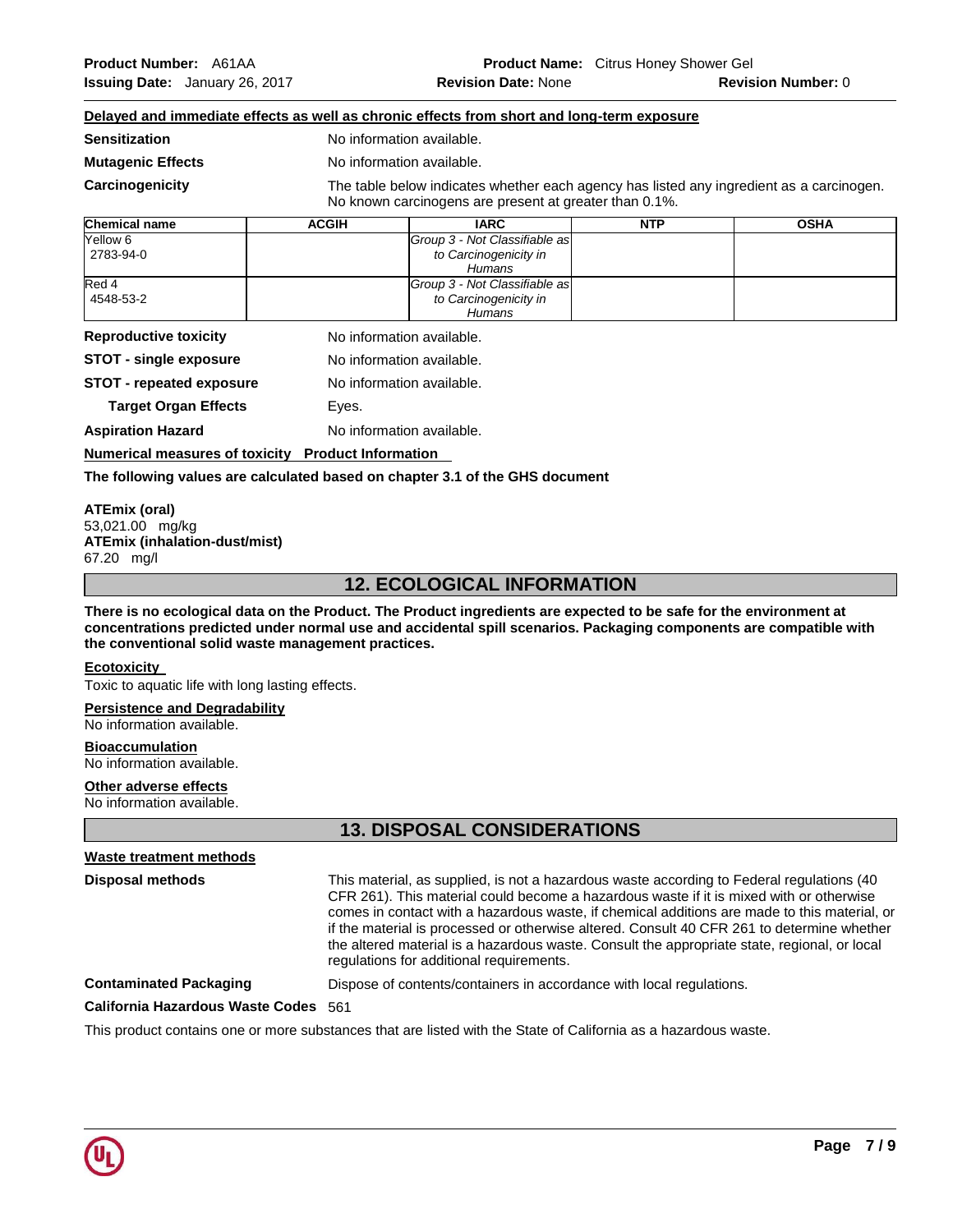|                                                                   | 14. IKANSPUKI INFUKWAIIUN                               |
|-------------------------------------------------------------------|---------------------------------------------------------|
| <b>DOT</b><br><b>Proper Shipping Name</b><br><b>Hazard Class</b>  | <b>NOT REGULATED</b><br>NON REGULATED<br>N/A            |
| <u>TDG</u>                                                        | Not regulated                                           |
| <u>MEX</u>                                                        | Not regulated                                           |
| <b>ICAO</b>                                                       | Not regulated                                           |
| <b>IATA</b><br><b>Proper Shipping Name</b><br><b>Hazard Class</b> | Not regulated<br><b>NON REGULATED</b><br>N/A            |
| <b>IMDG/IMO</b><br><b>Hazard Class</b>                            | Not regulated<br>N/A                                    |
| RID                                                               | Not regulated                                           |
| <b>ADR</b>                                                        | Not regulated                                           |
| <b>ADN</b>                                                        | Not regulated                                           |
|                                                                   | 1 = = = 4 : :: 1 = 4 = \/ :\: = 4 = \ = 1 = 1 = \ + \ : |

**14. TRANSPORT INFORMATION** 

# **15. REGULATORY INFORMATION**

#### **International Inventories**

| TSCA | Exempt         |
|------|----------------|
| DSL  | Not determined |

**TSCA** - United States Toxic Substances Control Act Section 8(b) Inventory

**DSL/NDSL** - Canadian Domestic Substances List/Non-Domestic Substances List

## **US Federal Regulations**

#### **SARA 313**

Section 313 of Title III of the Superfund Amendments and Reauthorization Act of 1986 (SARA). This product does not contain a chemical or chemicals which are subject to the reporting requirements of the Act and Title 40 of the Code of Federal Regulations, Part 372

| SARA 311/312 Hazard Categories    |    |
|-----------------------------------|----|
| <b>Acute Health Hazard</b>        | Nο |
| <b>Chronic Health Hazard</b>      | Nο |
| <b>Fire Hazard</b>                | Nο |
| Sudden release of pressure hazard | Nο |
| <b>Reactive Hazard</b>            | N٥ |

#### **CWA (Clean Water Act)**

This product does not contain any substances which are regulated pollutants pursuant to the Clean Water Act (40 CFR 122.21 and 40 CFR 122.42)

## **CERCLA**

This material, as supplied, contains one or more substances regulated as a hazardous substance under the Comprehensive Environmental Response Compensation and Liability Act (CERCLA) (40 CFR 302)

| <b>Chemical name</b>   | <b>Hazardous Substances RQs</b> | <b>Extremely Hazardous Substances</b><br>RQs | RQ                        |
|------------------------|---------------------------------|----------------------------------------------|---------------------------|
| Citric Acid<br>77-92-9 |                                 |                                              | RQ Section number 180.950 |